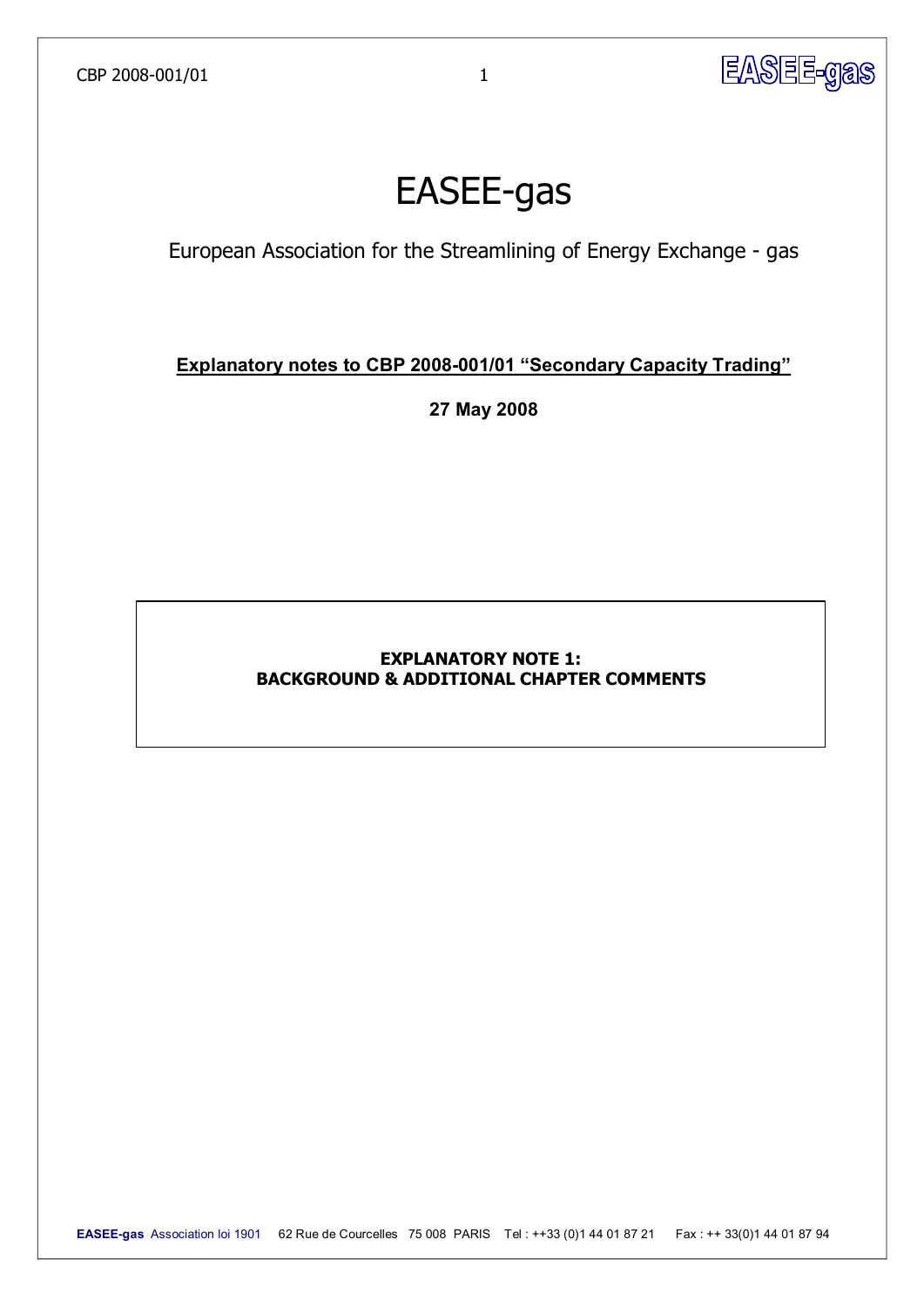

#### **BACKGROUND**

Earlier attempts to form a task force on the topic of Secondary Capacity trading have been made in the past. However, there was considerable variation in the level of commitment which made it difficult to achieve an aligned outcome across the various industry segments.

By the end of 2006 the issue had increased in importance, generating considerable interest across all segments of the industry. So it was appropriate for EASEE-gas to renew its efforts in this area and a revised Secondary Capacity trading task force was formed. A list of all task force members can be found below.

The secondary capacity trading task force had the goal of drafting a Common Business Practice (CBP) which would facilitate the Secondary Capacity market by researching existing problems in the different markets and finding a workable solution to improve the market conditions.

Following completion of a consultation questionnaire by Shippers and TSO's concerning their capacity markets, the group found that the biggest barrier to Secondary Capacity trading is the length of time it takes for capacity to be transferred between Shippers in the systems of a TSO. Additionally, the processes surrounding the transfer of capacity are different in the different systems, making capacity trading on a cross border level less efficient. The completed questionnaires can be found in Explanatory note 2.

Whilst developing this CBP, the task force was aware that other European groups were also engaged in discussions on the topic of Secondary Capacity markets. The task force kept a close watch on these developments and took part in these discussions where required to ensure alignment of ideas. The EASEE-gas task force was represented as a member of the ERGEG secondary market enabler group, was a guest speaker at one of the EFET gas committee meetings and had a visit from one of EFET's members to discuss the EFET capacity market workgroup. The work of the task force found support and corresponded with the findings and conclusions of the other groups. Some of the task force's terms and definitions were adjusted in an attempt to harmonise terminology across the industry groupings.

Below are some of the task force's findings which can be helpful in understanding the background and thinking behind the CBP itself.

#### **APPLICATION AREA**

There is a clear relation between the primary and secondary market, which should be reflected in the secondary market products that are facilitated by the TSO. The TSO will facilitate the trade of capacity products that are available on the primary market. It is not required of the TSO to facilitate any products that are not available on the primary market, unless market parties demonstrate a clear need for such products.

All markets are assumed to have implemented Regulation 1775/2005 on a national level.

Other aspects of secondary capacity trading will also be discussed in the CBP, although the primary subject is the transfer of capacity.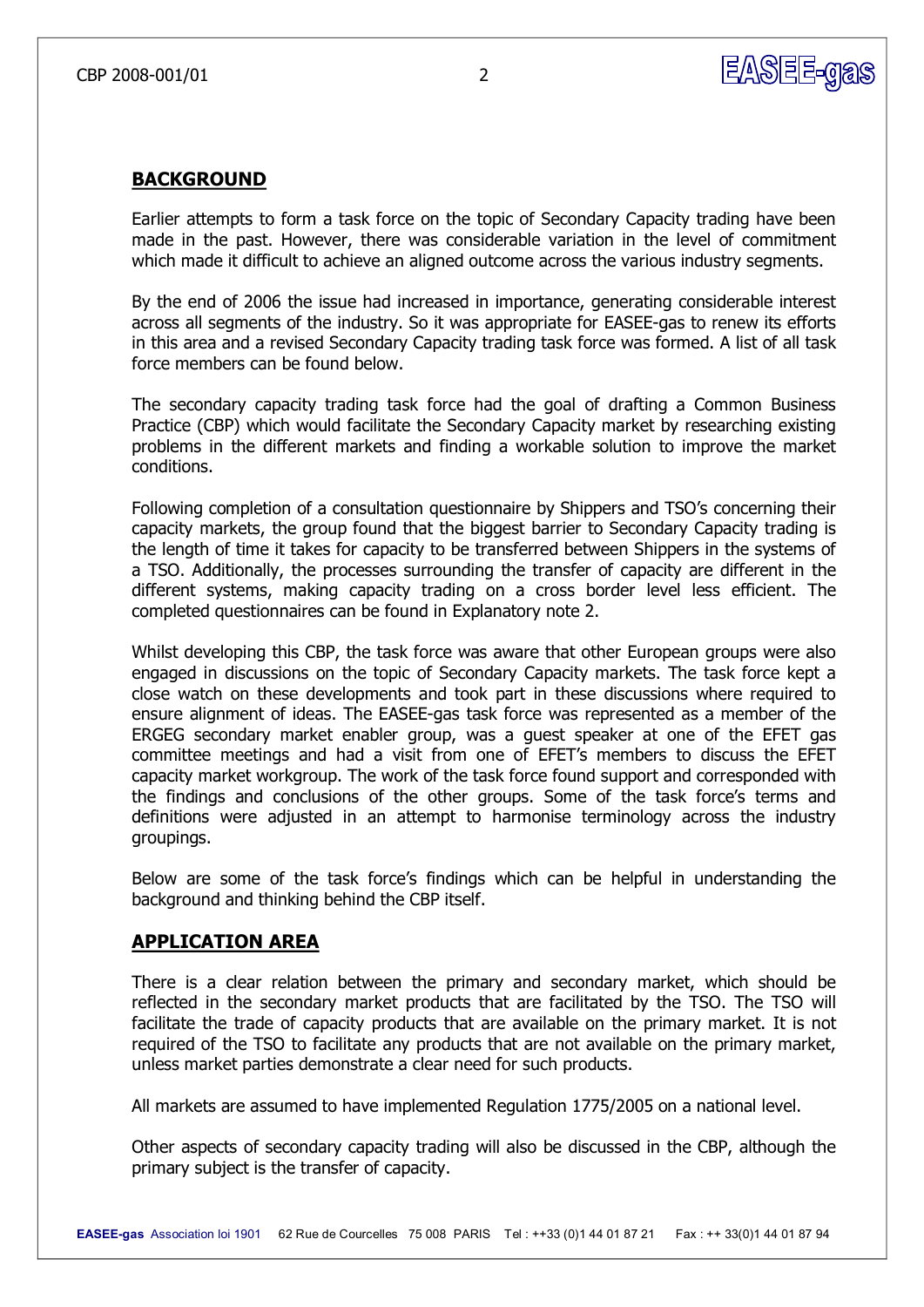

#### **MARKET STRUCTURE**

The requirements of the capacity transfer process are one of the most important issues of the CBP. To this end a sub task force has drafted a proposal, which has been reviewed and refined by the complete task force. The results of these discussions can be found in chapter 3 of the CBP.

On the basis of all these requirements, it is the task force's recommendation that an automated system with a web based customer interface is implemented by the TSO to transfer capacity. This web based interface is accessible to all Shippers at all times and provides a quick and easy overview of the outstanding and completed capacity transfers. It is a tool which is currently used in the market for several other purposes, which means that market parties are familiar with it and won't need extensive training to use the tool.

When an automated system with a web based interface is used, it is possible to expand the capacity transfer system with other functionalities, such as a real-time overview of available primary capacity and a bulletin board or trading platform. Another advantage of using a web based interface is the fact that Shippers will not have to implement a messaging system to communicate with the TSO's capacity transfer system. A Shipper will simply log into the (protected) website and can view and respond to any outstanding, rejected or processed transfers or add new requests for a capacity transfer.

Coordination and harmonisation at the stage of development and implementation of this web based system will avoid extra costs at a later stage and will increase the possibilities for cross-border trading of capacity.

The presents of the mentioned terms and conditions which the Shippers have to sign up to before getting access to the capacity transfer system, as well as the fact that these only need to be signed up for once, is a vital part of the capacity transfer process. It allows for capacity transfers to be processed quickly, as this process is completed before any transfer requests are made and it doesn't need to be repeated for every trade.

#### **SECONDARY CAPACITY TRANSFER: LEAD TIMES**

TSO's have the role of facilitators in the Secondary Capacity trading process and aim at developing Secondary Capacity trading facilities that are readily available to the market. In order to develop appropriate capacity trading services, monitoring of market requirements should be undertaken to ensure that Secondary Capacity trading functionalities evolve in conjunction with the liquidity of the market, in order to avoid non-market compliant developments being undertaken.

First of all, the lead times related to capacity transfer transactions should be aligned to those applicable to the commodity market. For example, it seems reasonable to apply the same closing hours for the day-ahead capacity market as those in operation in the day-ahead commodity market.

In order to promote the development of the capacity market, capacity transfer transaction lead times should evolve as described in section 5 of the CBP. These lead times depend on the deadlines for transaction requests on one hand and on the response time of the TSO's on the other hand.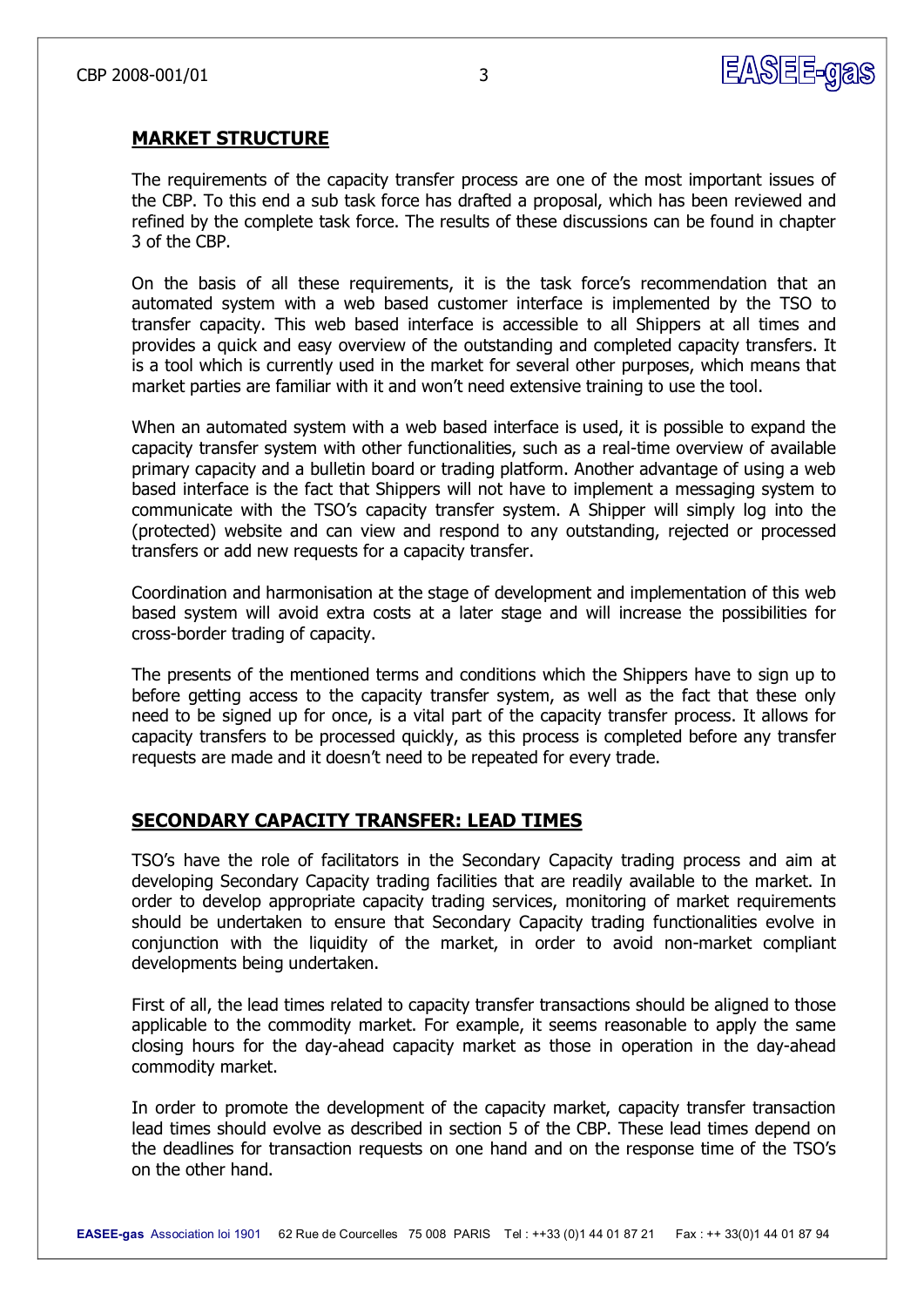

As within-day capacity transactions require more advanced IT developments, it is reasonable for the TSO's to evaluate the need for within day transactions in conjunction with the development of liquidity in the capacity market. If the TSO's evaluate that the development of a within day market for Secondary Capacity is required, TSO's will develop a capacity transfer process which meets the request deadlines for within day capacity transactions, as mentioned here above.

The lead times for day-ahead and longer term capacity transfer as well as within day capacity transfer are not compatible with the terminal and storage IT system in which the transfer of capacity done through the secondary market has to be implemented: in fact (in France) secondary storage capacity has to be entered in the IT system before 1 pm for the next gas day since the calculations (rights, conditional offer, non-used storage rights and matching with the transportation capacity) of each clients begin at 2 pm. The main difference with the transportation is that the storage rights for one gas day are linked to the allocation of storage capacity the day before (since it is a function of the inventory level). It is therefore suggested to adjust the lead times to the way the certain market is set up. However, TSO's should strive to set the lead times at the latest possible time, to optimise the use of the secondary capacity market.

## **GENERAL REMARKS**

This CBP reflects minimum requirements and does not exclude the desirability of introducing or maintaining additional provisions between individual parties.

The gas market, and therefore the Primary Capacity market, is continuously developing. As the products on the secondary market are linked to the products that are available on the Primary Capacity market, the secondary market for capacity will have to keep adapting to incorporate the developments of the primary market.

The CBP has tried to reflect the changing nature of the market in the requirements as much as possible. However, some market changes may not have been anticipated.

#### **DEFINITIONS**

This CBP applies the definitions as laid down in Regulation 1775/2005, PB L 289/3 as a starting point. The definitions below are derived from the definitions used in the Regulation.

**Cross-border Entry-Exit capacity:** Capacity, expressed preferably in energy unit or in normal cubic meters per time period, of the natural gas pipeline network at a regional or national boundary, whereby the booked exit capacity from one System is followed by the booked entry capacity into the other System.

**Entry- Exit system:** The set of Entry-Exit points and the pipes that connect these points where the flows are nominated and then measured to serve the equilibrium of Demand-Supply inside the Region.

**Primary Capacity:** Capacity, expressed preferably in energy unit or in normal cubic meters per time period, whichever is traded directly by the TSO.

**Region**: For the purpose of the present document, Region is "the geographical area served by the gas transportation pipeline network managed by a single transport operator. This network is connected with the neighbouring regions [networks] with a few and well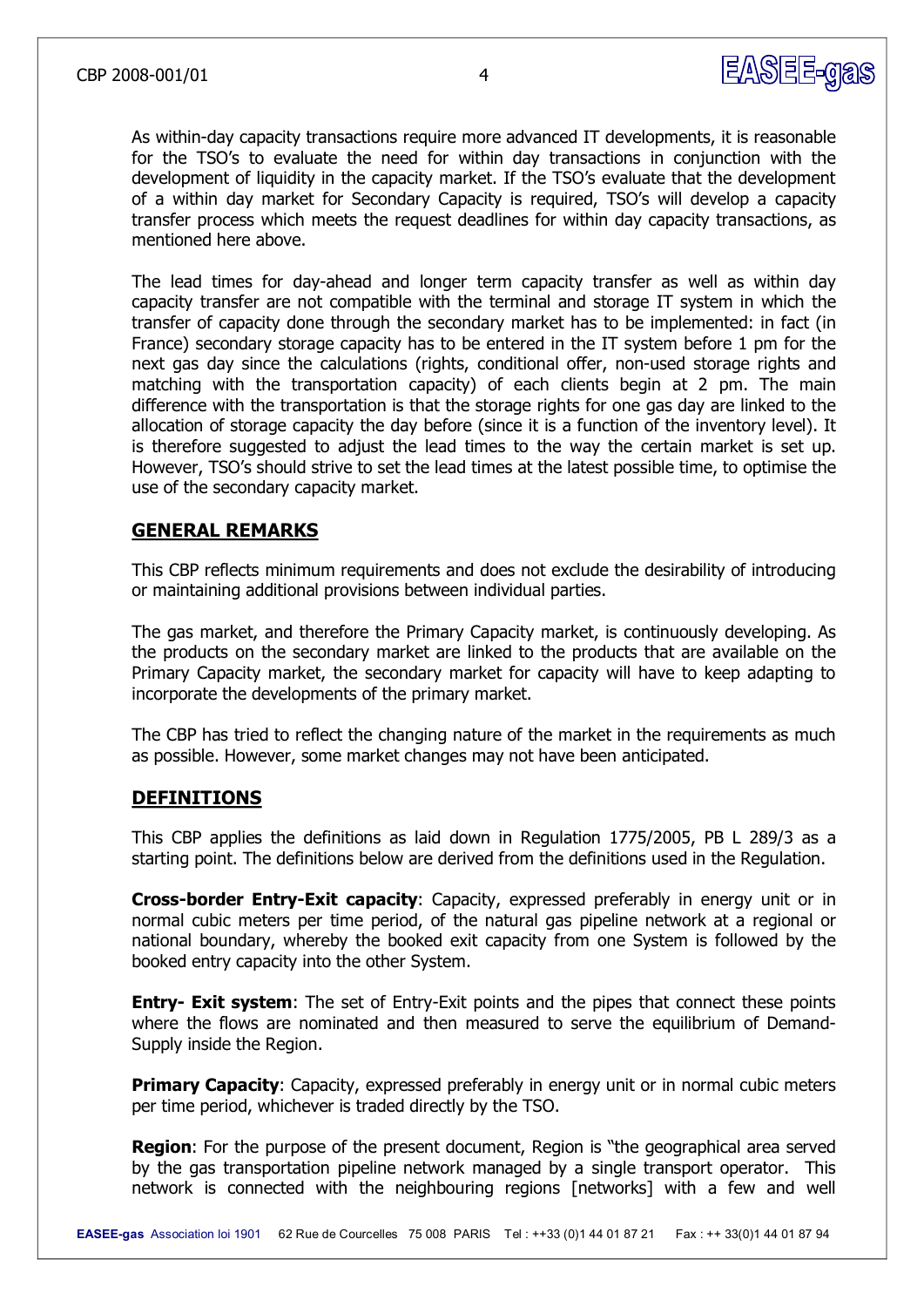

identified interlink [interconnection] points". The operator has all the means to fully control flows and pressures inside the network.

**Secondary Capacity:** The total or part of the capacity to which the Shipper is entitled in accordance with the provisions of a transportation contract and which is being traded on the market by this Shipper.

**Shipper:** A network user confirmed as meeting all requirements set by the TSO to get access to the System.

**System:** Any transmission networks, distribution networks, LNG facilities and/or storage facilities owned and/or operated by a natural gas undertaking, including linepack and its facilities supplying ancillary services and those of related undertakings necessary for providing access to transmission, distribution and LNG in any area to which Regulation 1775/2005, PB L 289/3 or any amendment or replacement thereto applies.

## **ROLES OF PARTIES**

#### **a) TSO Role**

The TSO are the facilitators of the secondary trading of capacity rights.

They develop and operate the platforms that allow Secondary Capacity to be easily transferd between Shippers.

Each TSO adapts its platform at the level of development of the secondary market, so that the functionalities of the platform would not restrain the liquidity of the secondary market.

In the first steps of development of the secondary market, the TSO can play a role of intermediation between Shippers willing to transfer capacities, in order to trigger the activity on the market.

As the secondary trading of capacity develops, the role of the TSO shall progressively focus on the administration of an electronic platform allowing all the relevant types of transfers of capacity. The level of automation of the platform shall increase with the level of activity of the market.

#### **b) Shipper Role**

The Shippers are the holders of transportation capacity and are responsible for making the market in Secondary Capacity.

#### **Seller/Holder**

As the seller of System capacity to a third party, the seller will enter a bilateral contract for the sale/transfer of the capacity.

The seller will define the product offered for sale/transfer by indicating on a common agreed platform (e.g. TSO Bulletin Board):

- · Location
- · Quantity and whether the quantity may be disaggregated into smaller bundles subject to a minima.
- · Price and payment terms
- Nature of sale or trade (Assignments, Transfer or Sub-Lets)

A seller may also enter such a sale/transfer of capacity by acceptance of a posted buy bid. The seller will warrant that they have legal title to the product offered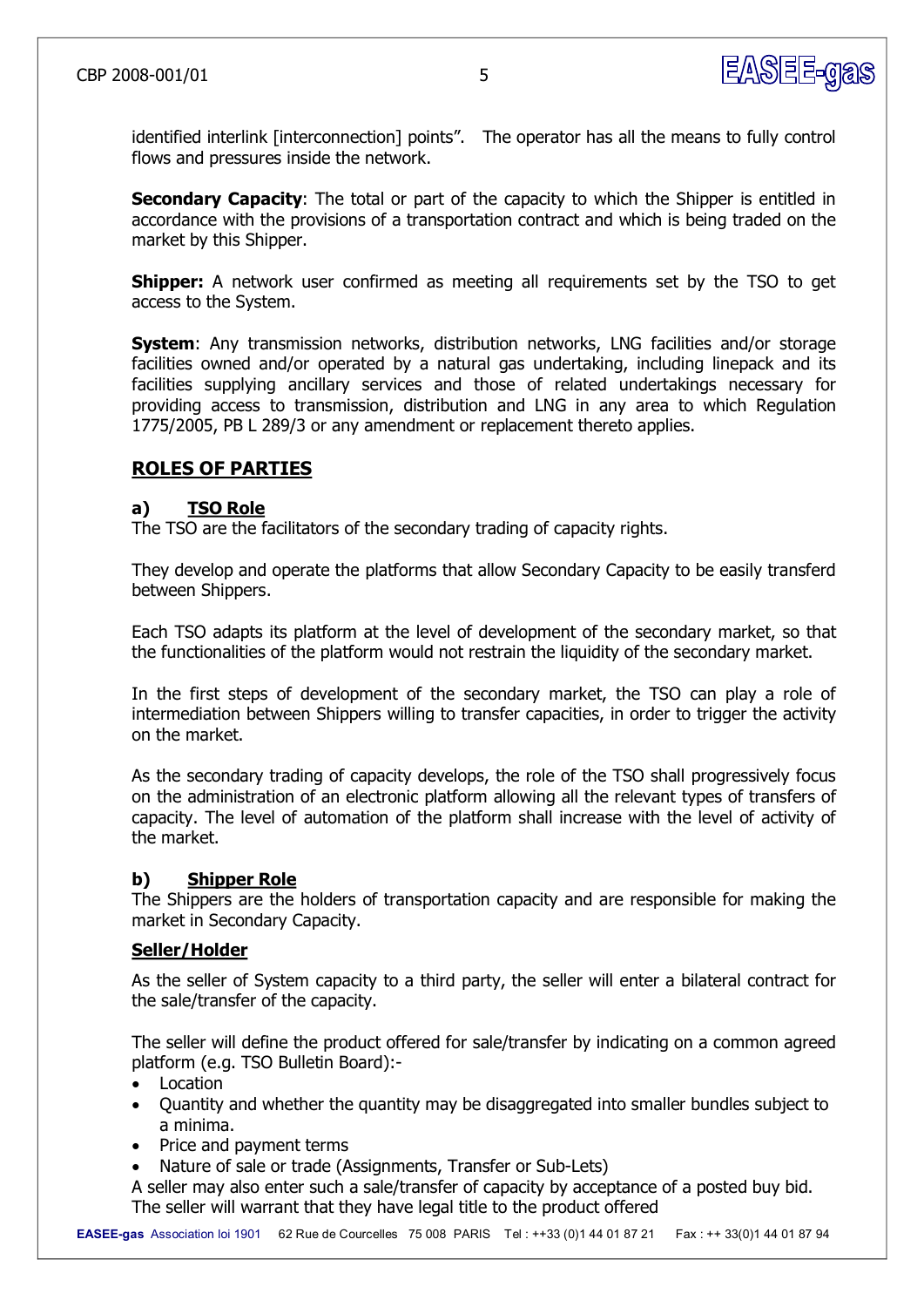

The seller will comply with the pre-qualification requirements set by the TSO operating that System. Such requirements should not be unduly onerous and would normally be satisfied by being a registered user of that TSO's network.

Subject to the arrangements for the trade the seller will be responsible for any original charges/penalties arising from the primary sale not transferred as part of this transaction (i.e. other than Assignments).

The seller will also inform the relevant  $TSO(s)$  in accordance with agreed timescales when the sale or trade has been agreed. All such changes (aside from Sub-Lets) will be reflected in each party's capacity account with that TSO. This may be an automated part of the process in the event that the platform for capacity transfer is common (this is the case for Transfer and could also be the case for Assignment).

#### **Buyer/Receiver**

The buying Shipper may accept any bid on the terms posted. Any variation of the terms should be regarded as a new bid.

As the buyer of System capacity from a third party, the buyer will enter a bilateral contract for the sale/trade of the capacity.

The buyer will comply with the pre-qualification requirements set by the TSO operating that System. Such requirements should not be unduly onerous and would normally be satisfied by being a Registered User of that TSO's network. The buyer will also inform the relevant TSO(s) in accord with agreed timescales when the sale or trade has been agreed. All such changes (aside from Sub-Lets) will be reflected in each party's capacity account with that TSO. This may be an automated part of the process in the event that the platform for trading is common (this is the case for Transfer and could also be the case for Assignment).

#### **TRADE STRUCTURES**

Shippers should be able to enter into more than one type of trade to transfer the use of capacity from one party to another. Standard terms and conditions should be used to facilitate the transfer of capacity.

Trade structures may include:

**Novations** – The Receiver is contractually fully substituted for the Holder. All rights and obligations are transferred from the Holder to the Receiver and the Holder is no longer involved in any way for the quantity of capacity that has been Novated. A Novation requires agreement of the TSO, Holder and Receiver.

**Assignments** – The Receiver is contractually substituted for the Holder, and the Assignment is communicated to the TSO. All rights are transferred to the Receiver and payment for the capacity transferred is to be made by the Receiver instead of the Holder.

**Transfers** – Transportation capacity is transferred from the Holder to the Receiver in the TSO's System. Contractual rights including payment and credit obligations do not transfer remaining with the Holder and the Transfer is communicated to the TSO

**Sub-lets** – A third party utilises a Shipper's transportation capacity through private arrangements with the Shipper. Contractual and operational obligations with the TSO do not transfer, and the private arrangements are not visible to the TSO. The Shipper remains the owner and user of the capacity in the TSO's System.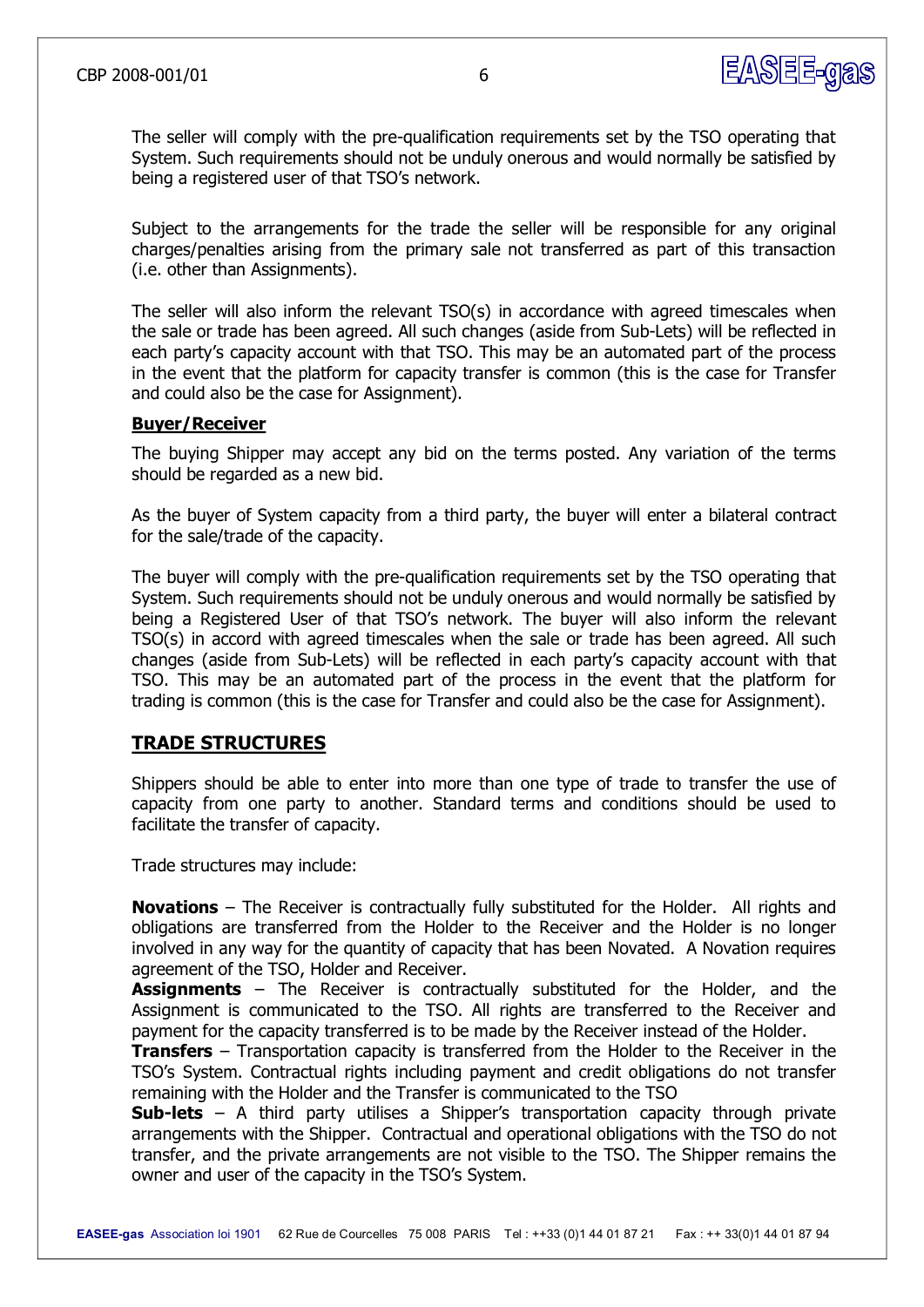

## **MARKET STRUCTURE**

Market structures describe the way in which market parties find each other, when they wish to transfer capacity on the secondary market. Similar to the development of different trade structures, different market structures have appeared in the national and regional markets.

EASEE-gas recommends TSO's to implement a market structure that supports the processes as described in this CBP, enabling the TSO to handle very short lead times with a minimum of manual actions. This market structure consists of a capacity transfer process, under the responsibility of the TSO, which provides Shippers with easy access when informing the TSO of a trade.

In addition to the possibility to transfer capacity, the capacity transfer process could include a trading platform. This system will facilitate market development and ensures that capacity products (both long and short term) are available on the secondary market. The main function of the process is to facilitate transfer of capacity from one trader to the other. However, EASEE-gas strongly advises the TSO's to include the following functionalities;

- A screen, which allow Shippers to post and accept offers and bids,
- · A space to post messages with additional information surrounding the secondary market,
- · An alert function, which informs Shippers on request of certain offers or bids being posted (via email, text message or pop-up)
- Link with neighbouring TSO's systems to optimise cross border capacity trades

The system should have the flexibility to be expanded with other functionalities, such as;

Real-time primary capacity information

Since the basic requirement of the capacity transfer process is the facilitation of capacity Transfers, this capacity transfer process will support and aid other continuous capacity measures and trade platforms. The aim of implementation of a capacity transfer process should be to enable all commercial market activities surrounding the Secondary Capacity market. However, centralisation of all supply and demand of Secondary Capacity will increase liquidity and transparency of the market. We therefore suggest using the capacity transfer system to post offers and bids where possible, before using any other available methods, such as Sub-Let.

#### **PROCESS**

The process description for Novation has been taken out of the main body of the CBP, as the CBP and capacity transfer process are mainly focussed on Transfer and Assignment. However, the transfer of capacity after the contractual arrangements for Novation have been concluded could take place via the capacity transfer process according to below process.

#### **Novation**

The Holder shall notify the TSO of the intention to transfer Primary Capacity to the Receiver. Subject to the agreement of all parties, and the Receiver entering into the required contractual agreements with the TSO, the TSO shall transfer the capacity (and all of the rights and obligations that go with the capacity) from the Holder to the Receiver.

The Holder may novate all or part (subject to any minimum quantity limits imposed by the TSO) of its capacity to a Receiver.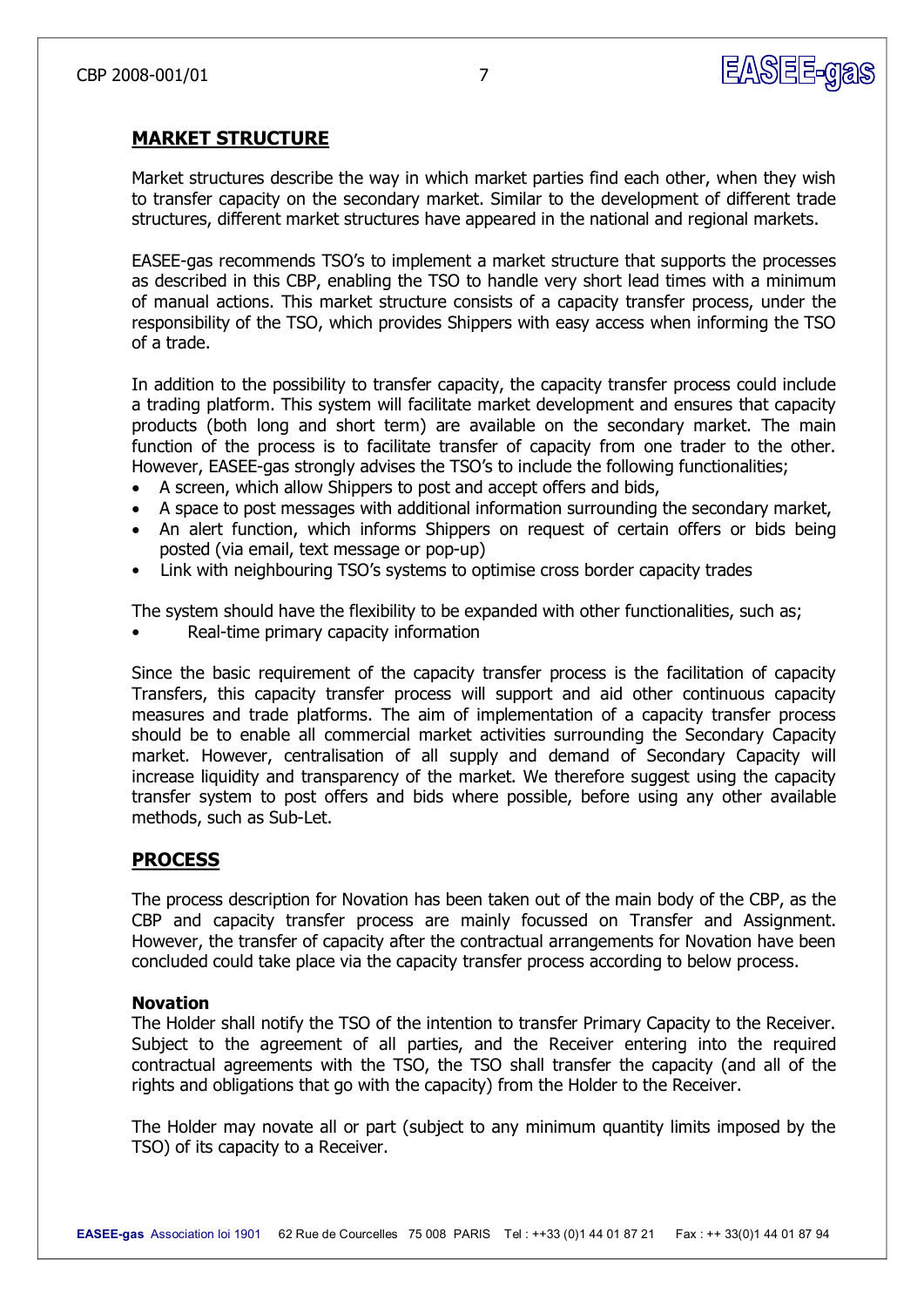

## **TERMS & CONDITIONS**

The TSO (or the operator of the capacity transfer process) shall define the terms & conditions under which Shippers can use their capacity transfer facilities. These terms & conditions will be transparent, freely available to all parties and easily accessible. They will be designed to facilitate capacity trade, enable the reasonable recovery of costs and protect all participating parties in case of credit issues, fraud and any other issues that are also covered in Primary Capacity deals. Shippers will be required to sign before any capacity transfer can be requested.

Standard contracts between the TSO and Shippers, as well as between two Shippers are highly recommended, as these will shorten transaction lead times and will avoid misunderstandings.

## **ADMINISTRATION AND COSTS**

The TSO shall have the right to levee a transaction charge for the transfer of capacity for Assignments and Transfers. This charge is based on actual costs, incurred by the TSO whilst facilitating the transfer.

As EU regulation has not yet been fully implemented in all countries of Europe, the TSO's of these countries might encounter problems surrounding the implementation of the CBP. When national regulation doesn't oblige the TSO's to implement a web-based system, or facilitate secondary capacity trading in general, retrieving the costs for these implementations can be problematic. Therefore the TSO's will actively encourage the national regulators to implement article 8 of Regulation 1775/2005 and engage in discussions to ensure compliance with EU regulation. The TSO's will implement the CBP when there are no restrictions put in place by the regulator.